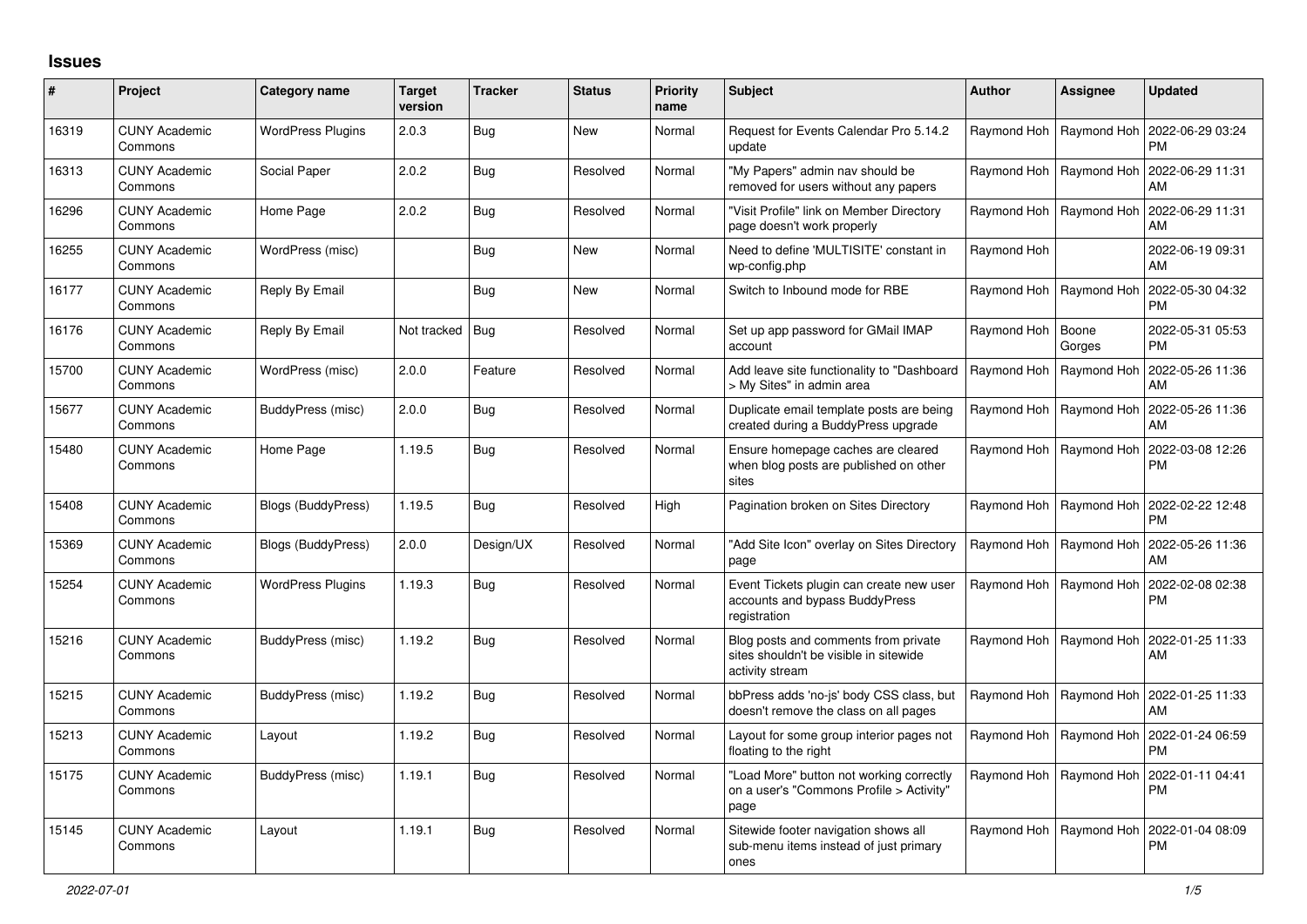| #     | Project                         | Category name                  | <b>Target</b><br>version | <b>Tracker</b> | <b>Status</b> | <b>Priority</b><br>name | Subject                                                                                              | Author      | <b>Assignee</b>           | <b>Updated</b>                                            |
|-------|---------------------------------|--------------------------------|--------------------------|----------------|---------------|-------------------------|------------------------------------------------------------------------------------------------------|-------------|---------------------------|-----------------------------------------------------------|
| 15144 | <b>CUNY Academic</b><br>Commons | Performance                    | 1.19.1                   | <b>Bug</b>     | Resolved      | Normal                  | Move logged-in user checks for bbPress<br>BP Notification Grabber later down the<br>page             |             | Raymond Hoh   Raymond Hoh | 2022-01-11 04:41<br><b>PM</b>                             |
| 15127 | <b>CUNY Academic</b><br>Commons | Accessibility                  | 1.19.1                   | <b>Bug</b>     | Resolved      | Normal                  | Homepage accessibility enhancements                                                                  |             | Raymond Hoh   Raymond Hoh | 2022-01-11 04:41<br><b>PM</b>                             |
| 15029 | <b>CUNY Academic</b><br>Commons | Social Paper                   | 1.18.24                  | <b>Bug</b>     | Resolved      | Normal                  | Social papers with post passwords should<br>not record 'new_cacsp_edit' activity items               |             | Raymond Hoh   Raymond Hoh | 2021-12-02 04:15<br><b>PM</b>                             |
| 14945 | <b>CUNY Academic</b><br>Commons | Home Page                      | 1.19.0                   | <b>Bug</b>     | Resolved      | Normal                  | Fix News page display after new header<br>and footer                                                 | Raymond Hoh | Raymond Hoh               | 2022-01-04 11:20<br>AM                                    |
| 14909 | <b>CUNY Academic</b><br>Commons | Performance                    | 1.19.0                   | <b>Bug</b>     | Resolved      | Normal                  | Reducing DB queries and asset loading<br>on the main site                                            | Raymond Hoh | Raymond Hoh               | 2022-01-04 10:30<br>AM                                    |
| 14908 | <b>CUNY Academic</b><br>Commons | Performance                    |                          | <b>Bug</b>     | New           | Normal                  | Stale object cache on cdev                                                                           | Raymond Hoh | Boone<br>Gorges           | 2021-12-07 09:45<br>AM                                    |
| 14749 | <b>CUNY Academic</b><br>Commons | DiRT Integration               | 1.18.18                  | <b>Bug</b>     | Resolved      | Normal                  | 'Digital Research Tools" adminbar item<br>should not show when logged out                            | Raymond Hoh | Raymond Hoh               | 2021-09-07 11:51<br>AM                                    |
| 14704 | <b>CUNY Academic</b><br>Commons | Group Forums                   | 1.18.16                  | <b>Bug</b>     | Resolved      | Normal                  | Additional bbPress fixes                                                                             | Raymond Hoh | Raymond Hoh               | 2021-08-10 11:16<br>AM                                    |
| 14496 | <b>CUNY Academic</b><br>Commons | Domain Mapping                 | Future<br>release        | <b>Bug</b>     | <b>New</b>    | Normal                  | Mapped domain SSO uses third-party<br>cookies                                                        |             | Raymond Hoh   Raymond Hoh | 2021-05-24 04:03<br><b>PM</b>                             |
| 14299 | <b>CUNY Academic</b><br>Commons | WordPress (misc)               | 1.18.8                   | Bug            | Resolved      | Normal                  | Remove Site Health scheduled task                                                                    |             | Raymond Hoh   Raymond Hoh | 2021-04-09 06:57<br><b>PM</b>                             |
| 14276 | <b>CUNY Academic</b><br>Commons | Cavalcade                      | Not tracked   Bug        |                | Deferred      | Normal                  | Increase number of workers in Cavalcade                                                              | Raymond Hoh | Raymond Hoh               | 2021-11-16 02:34<br><b>PM</b>                             |
| 14223 | <b>CUNY Academic</b><br>Commons | BuddyPress (misc)              | 1.18.19                  | Bug            | Resolved      | Normal                  | Non-public site visibility change should<br>update all related site activity visibility to<br>hidden | Raymond Hoh | Raymond Hoh               | 2021-10-05 02:03<br><b>PM</b>                             |
| 13966 | <b>CUNY Academic</b><br>Commons | Reply By Email                 | 1.18.5                   | <b>Bug</b>     | Resolved      | High                    | Replying by email to a trashed or<br>spammed forum topic causes a fatal error                        | Raymond Hoh | Raymond Hoh               | 2021-02-09 02:32<br><b>PM</b>                             |
| 13859 | <b>CUNY Academic</b><br>Commons | BuddyPress (misc)              | 1.18.3                   | <b>Bug</b>     | Resolved      | Normal                  | Reset current blog in BP MPO Activity<br>Filter plugin                                               |             | Raymond Hoh   Raymond Hoh | 2021-01-26 04:43<br><b>PM</b>                             |
| 13721 | <b>CUNY Academic</b><br>Commons | <b>WordPress Plugins</b>       | 1.18.1                   | Bug            | Resolved      | Normal                  | Update Contact Form 7                                                                                | Raymond Hoh | Raymond Hoh               | 2020-12-17 08:41<br><b>PM</b>                             |
| 13614 | <b>NYCDH Community</b><br>Site  |                                |                          | Maintenance    | Duplicate     | Normal                  | New version of Avada                                                                                 | Raymond Hoh | Jesse<br>Merandy          | 2021-01-22 02:24<br>PM                                    |
| 13497 | <b>CUNY Academic</b><br>Commons | Internal Tools and<br>Workflow | 1.17.6                   | Bug            | Resolved      | Normal                  | Remove Elemental theme cache files                                                                   |             |                           | Raymond Hoh   Raymond Hoh   2020-10-27 11:00<br>AM        |
| 13455 | <b>CUNY Academic</b><br>Commons | Domain Mapping                 | 1.18.0                   | Bug            | Resolved      | Normal                  | Switch from WPMU Domain Mapping to<br>Mercator                                                       |             |                           | Raymond Hoh   Raymond Hoh   2020-12-08 11:18<br>AM        |
| 13332 | <b>CUNY Academic</b><br>Commons | Reply By Email                 | 1.17.4                   | Bug            | Resolved      | Normal                  | 'Reply-To' email header can be corrupted<br>in WordPress 5.5                                         |             |                           | Raymond Hoh   Raymond Hoh   2020-09-22 12:08<br><b>PM</b> |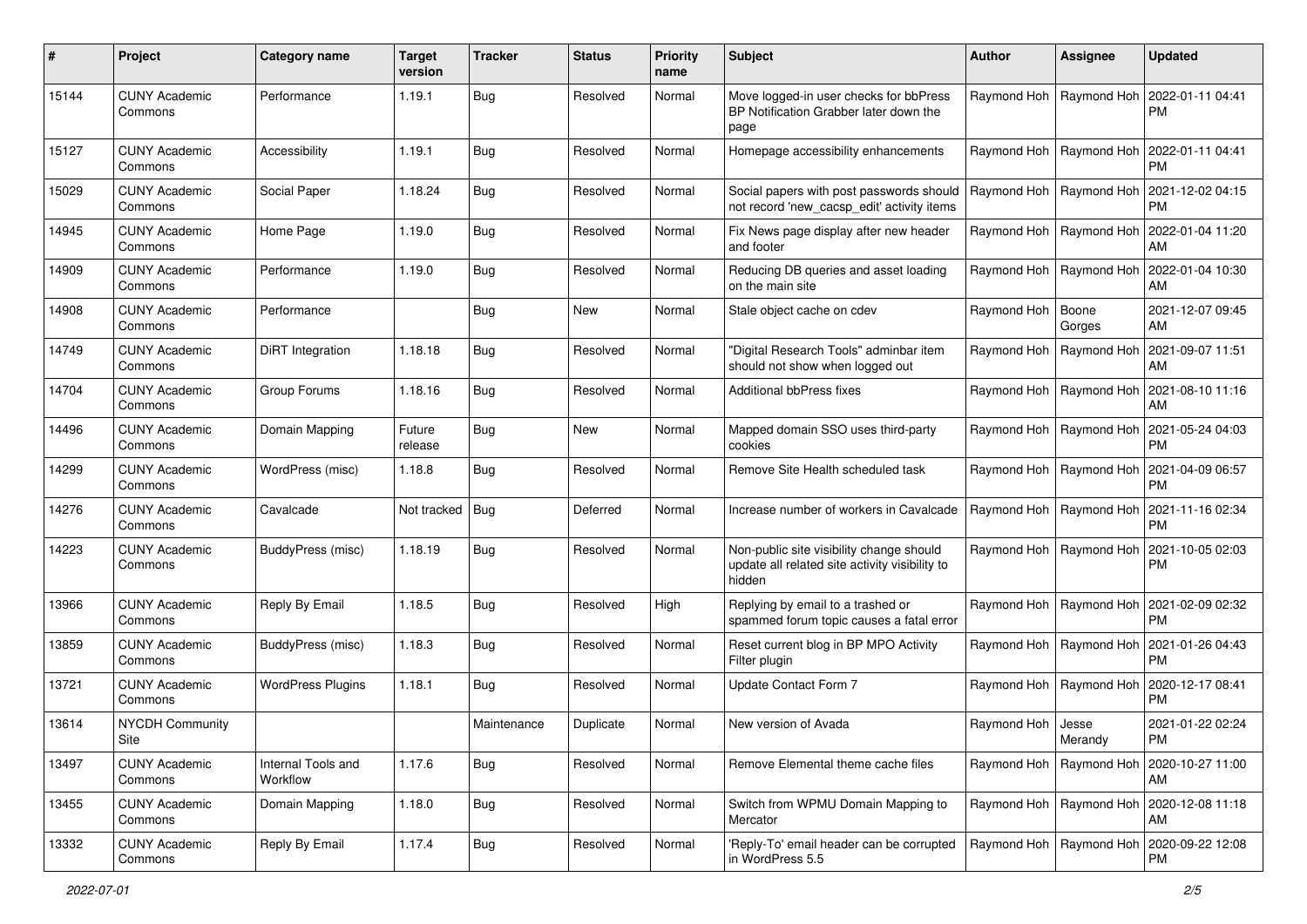| #     | Project                         | Category name              | <b>Target</b><br>version | <b>Tracker</b> | <b>Status</b> | <b>Priority</b><br>name | <b>Subject</b>                                                                | <b>Author</b>             | Assignee                  | Updated                |
|-------|---------------------------------|----------------------------|--------------------------|----------------|---------------|-------------------------|-------------------------------------------------------------------------------|---------------------------|---------------------------|------------------------|
| 13000 | <b>CUNY Academic</b><br>Commons | Accessibility              | 1.17.0                   | Feature        | Resolved      | Normal                  | New accessible email subscriptions panel                                      | Raymond Hoh               | Raymond Hoh               | 2020-07-28 11:09<br>AM |
| 12850 | <b>CUNY Academic</b><br>Commons | <b>WordPress Plugins</b>   | 1.16.14                  | Bug            | Resolved      | Normal                  | Event Tickets plugin calls<br>wp_cache_flush() after every ticket<br>addition | Raymond Hoh               | Raymond Hoh               | 2020-06-09 11:56<br>AM |
| 12827 | <b>NYCDH Community</b><br>Site  |                            |                          | Maintenance    | Resolved      | Normal                  | Events Calendar Pro and Filter Bar plugin<br>update                           | Raymond Hoh               | Jesse<br>Merandy          | 2020-05-20 03:33<br>PM |
| 12654 | <b>CUNY Academic</b><br>Commons | <b>WordPress Plugins</b>   | 1.16.9                   | Feature        | Resolved      | Normal                  | Update Google Docs Shortcode to v0.5                                          | Raymond Hoh               | Raymond Hoh               | 2020-04-14 11:20<br>AM |
| 12606 | <b>CUNY Academic</b><br>Commons | <b>WordPress Plugins</b>   | 1.16.9                   | Bug            | Resolved      | Normal                  | Disable PHP sessions for Custom<br>Sidebars plugin                            |                           | Raymond Hoh   Raymond Hoh | 2020-04-14 11:20<br>AM |
| 12594 | <b>CUNY Academic</b><br>Commons | <b>WordPress Plugins</b>   | 1.16.9                   | <b>Bug</b>     | Resolved      | Normal                  | Remove Backtype Connect plugin                                                |                           | Raymond Hoh   Raymond Hoh | 2020-04-14 11:20<br>AM |
| 12551 | <b>CUNY Academic</b><br>Commons | WordPress (misc)           | 1.17.0                   | Bug            | Resolved      | Normal                  | Preparing for PHP 7.4                                                         | Raymond Hoh               |                           | 2020-07-14 01:13<br>PM |
| 12240 | <b>CUNY Academic</b><br>Commons | <b>WordPress Plugins</b>   | 1.16.3                   | Bug            | Resolved      | Normal                  | wp-ms-request-membership not added<br>properly as a git submodule             | Raymond Hoh               | Raymond Hoh               | 2019-12-27 01:05<br>PM |
| 11998 | <b>CUNY Academic</b><br>Commons | <b>Email Notifications</b> | 1.15.12                  | <b>Bug</b>     | Resolved      | Normal                  | Groupblog post emails can potentially<br>contain the wrong content            | Raymond Hoh   Raymond Hoh |                           | 2019-10-22 11:54<br>AM |
| 11891 | <b>CUNY Academic</b><br>Commons | Events                     | 1.15.10                  | Bug            | Resolved      | Normal                  | Private group calendar iCal URLs should<br>be accessible without logging in   | Raymond Hoh   Raymond Hoh |                           | 2019-09-24 11:09<br>AM |
| 11855 | <b>CUNY Academic</b><br>Commons | WordPress (misc)           | 1.15.10                  | Bug            | Resolved      | Normal                  | "More Privacy Options" message not<br>showing on login page                   | Raymond Hoh               | Raymond Hoh               | 2019-09-24 11:09<br>AM |
| 11335 | <b>CUNY Academic</b><br>Commons | <b>WordPress Plugins</b>   | 1.15                     | <b>Bug</b>     | Resolved      | Normal                  | Add mobile responsive styles for Creative<br>Commons license popup            | Raymond Hoh   Raymond Hoh |                           | 2019-04-16 02:21<br>PM |
| 11297 | <b>CUNY Academic</b><br>Commons | WordPress (misc)           | 1.14.11                  | Bug            | Resolved      | Normal                  | Two versions of the same plugin and<br>theme exist                            | Raymond Hoh               | Boone<br>Gorges           | 2019-04-23 10:44<br>AM |
| 11250 | <b>CUNY Academic</b><br>Commons | WordPress (misc)           | 1.14.11                  | Feature        | Resolved      | Normal                  | Update assets needed for GCDI site                                            | Raymond Hoh               | Raymond Hoh               | 2019-04-23 09:27<br>AM |
| 11243 | <b>CUNY Academic</b><br>Commons | BuddyPress (misc)          | Future<br>release        | Bug            | <b>New</b>    | Normal                  | Audit bp-custom.php                                                           |                           | Raymond Hoh   Raymond Hoh | 2022-04-26 11:59<br>AM |
| 11164 | <b>CUNY Academic</b><br>Commons | Spam/Spam<br>Prevention    | 1.14.7                   | Bug            | Resolved      | Normal                  | Anonymous blog comments are empty                                             | Raymond Hoh               | Raymond Hoh               | 2019-02-26 02:04<br>PM |
| 11083 | <b>CUNY Academic</b><br>Commons | BuddyPress (misc)          | 1.14.6                   | Bug            | Resolved      | Normal                  | "My Settings > Export Data" page is blank                                     | Raymond Hoh               | Raymond Hoh               | 2019-02-12 12:08<br>PM |
| 11013 | <b>NYCDH Community</b><br>Site  |                            |                          | Bug            | Resolved      | Normal                  | Convert subdomain install to subdirectory<br>install                          |                           | Raymond Hoh   Raymond Hoh | 2019-05-21 11:07<br>AM |
| 10564 | <b>CUNY Academic</b><br>Commons | <b>WordPress Plugins</b>   | 1.14.1                   | Bug            | Resolved      | Normal                  | PHP 7.2 Incompatibility Problems                                              | Raymond Hoh               | Raymond Hoh               | 2018-11-19 10:06<br>AM |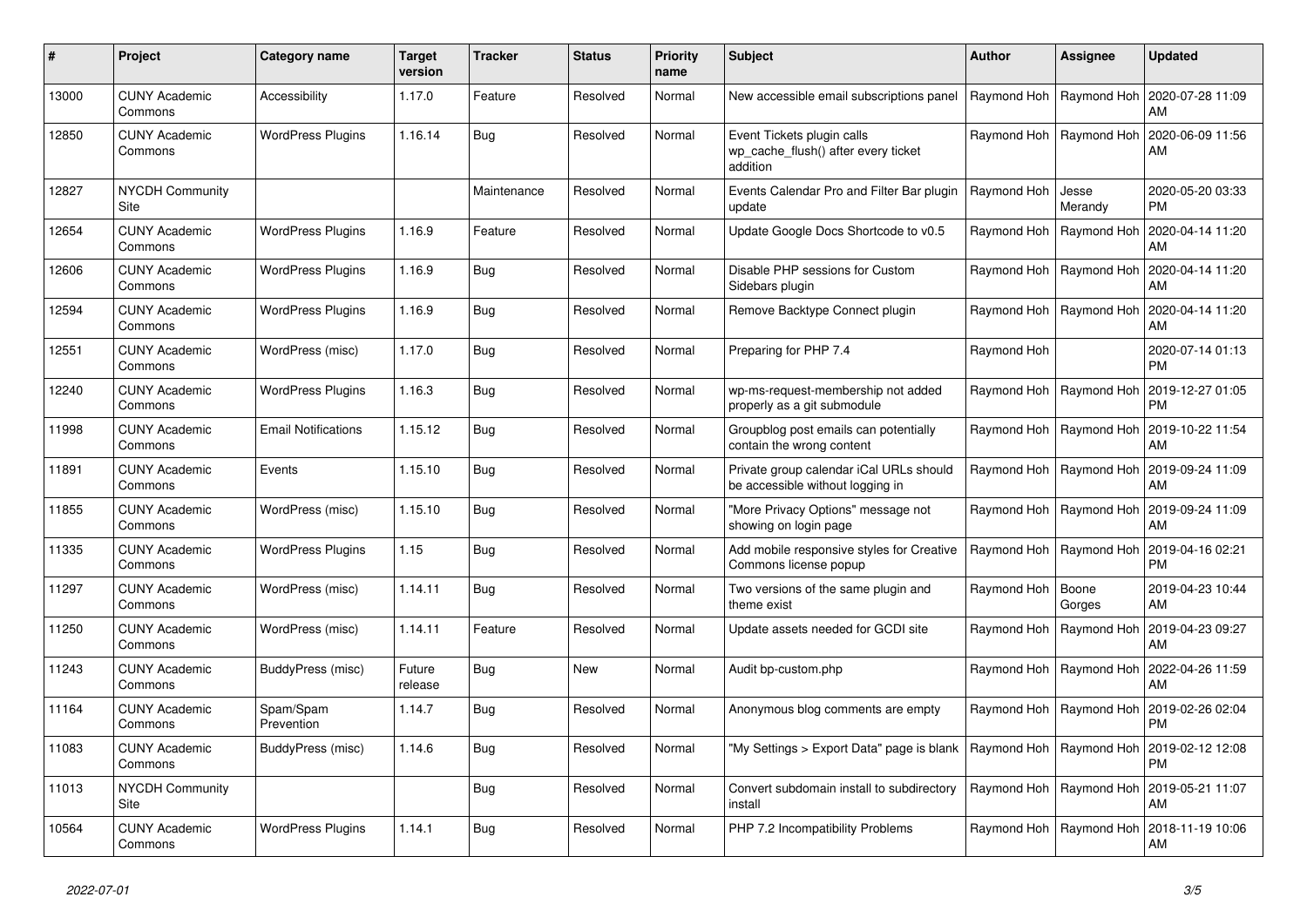| #     | Project                         | Category name              | <b>Target</b><br>version | Tracker    | <b>Status</b> | <b>Priority</b><br>name | <b>Subject</b>                                                                  | <b>Author</b>              | Assignee                  | <b>Updated</b>                                            |
|-------|---------------------------------|----------------------------|--------------------------|------------|---------------|-------------------------|---------------------------------------------------------------------------------|----------------------------|---------------------------|-----------------------------------------------------------|
| 10421 | <b>CUNY Academic</b><br>Commons | Meta                       | 1.15                     | Feature    | Resolved      | Normal                  | Creative Commons license needs to be<br>updated?                                | Raymond Hoh   Matt Gold    |                           | 2019-05-07 02:30<br><b>PM</b>                             |
| 9810  | <b>CUNY Academic</b><br>Commons | <b>WordPress Plugins</b>   | 1.13.2                   | Bug        | Resolved      | Normal                  | Yoast SEO doesn't support the Guest<br>Authors feature of Co-Authors Plus       |                            | Raymond Hoh   Raymond Hoh | 2018-05-22 11:56<br>AM                                    |
| 9639  | <b>CUNY Academic</b><br>Commons | commonsinabox.org          | Not tracked   Bug        |            | Resolved      | Normal                  | Users having problems posting to the<br>forums                                  | Raymond Hoh   Boone        | Gorges                    | 2018-04-20 11:37<br>AM                                    |
| 9486  | <b>CUNY Academic</b><br>Commons | Group Forums               | 1.12.11                  | Bug        | Resolved      | Normal                  | Revision logs show up when quoting a full<br>forum post                         | Raymond Hoh   Raymond Hoh  |                           | 2018-03-27 12:49<br><b>PM</b>                             |
| 9203  | <b>CUNY Academic</b><br>Commons | Events                     | 1.12.8                   | Bug        | Resolved      | Normal                  | Filters on the "My Events > Calendar"<br>page no longer display                 | Raymond Hoh                | Boone<br>Gorges           | 2018-02-12 09:40<br><b>PM</b>                             |
| 9202  | <b>CUNY Academic</b><br>Commons | Reply By Email             | 1.12.8                   | Bug        | Resolved      | Normal                  | Attachment error emails missing topic<br>name                                   | Raymond Hoh                | Raymond Hoh               | 2018-02-13 10:49<br>AM                                    |
| 9177  | <b>CUNY Academic</b><br>Commons | Social Paper               | 1.12.8                   | <b>Bug</b> | Resolved      | Normal                  | Social Paper directory not showing any<br>papers                                |                            | Raymond Hoh   Raymond Hoh | 2018-02-13 01:10<br><b>PM</b>                             |
| 9066  | <b>CUNY Academic</b><br>Commons | Reply By Email             | 1.12.6                   | Bug        | Resolved      | Normal                  | RBE error email not firing for new topics<br>when attachment is too large       |                            | Raymond Hoh   Raymond Hoh | 2018-01-08 04:49<br><b>PM</b>                             |
| 9011  | <b>CUNY Academic</b><br>Commons | My Commons                 | 1.12.6                   | Bug        | Resolved      | Normal                  | My Commons - Fix "About My Commons"<br>link                                     | Raymond Hoh                | Raymond Hoh               | 2018-01-09 11:13<br>AM                                    |
| 8891  | <b>CUNY Academic</b><br>Commons | Reply By Email             | 1.12.1                   | Design/UX  | Resolved      | Normal                  | Usability improvements for RBE Forum<br>Attachments                             |                            |                           | Raymond Hoh   Raymond Hoh   2017-11-13 06:07<br><b>PM</b> |
| 8000  | <b>CUNY Academic</b><br>Commons | Reply By Email             | 1.10.17                  | Bug        | Resolved      | Normal                  | Issues with RBE email sent date                                                 |                            | Raymond Hoh   Raymond Hoh | 2017-04-20 10:32<br><b>PM</b>                             |
| 7825  | <b>CUNY Academic</b><br>Commons | WordPress (misc)           | Not tracked   Bug        |            | Rejected      | High                    | WP Cron fails to spawn on production                                            | Raymond Hoh                |                           | 2017-03-27 05:56<br><b>PM</b>                             |
| 7815  | <b>CUNY Academic</b><br>Commons | Reply By Email             | 1.10.14                  | Bug        | Resolved      | Normal                  | RBE "Connect" button hangs                                                      |                            |                           | Raymond Hoh   Raymond Hoh   2017-03-21 12:59<br><b>PM</b> |
| 7217  | <b>CUNY Academic</b><br>Commons | Events                     | 1.10.6                   | Bug        | Resolved      | Normal                  | BP Event Organiser issues with WP 4.7<br>and Shortcake                          |                            | Raymond Hoh   Raymond Hoh | 2016-12-21 11:57<br><b>PM</b>                             |
| 6043  | <b>CUNY Academic</b><br>Commons | <b>Email Notifications</b> | 1.9.28                   | Bug        | Resolved      | Normal                  | Emails should not be sent to<br>noreply@commons.gc.cuny.edu                     |                            | Raymond Hoh   Raymond Hoh | 2016-09-19 05:33<br><b>PM</b>                             |
| 5975  | <b>CUNY Academic</b><br>Commons | <b>WordPress Plugins</b>   | 1.11                     | Bug        | Resolved      | Normal                  | Audit all mail plugins on the Commons                                           | Raymond Hoh   Daniel Jones |                           | 2016-12-13 08:57<br><b>PM</b>                             |
| 5850  | <b>CUNY Academic</b><br>Commons | Server                     | 1.9.22                   | Bug        | Resolved      | Normal                  | New server -<br>\$_SERVER['REMOTE_ADDR'] using<br>private IP instead of user IP |                            | Raymond Hoh   Raymond Hoh | 2016-07-29 02:42<br><b>PM</b>                             |
| 5836  | <b>CUNY Academic</b><br>Commons | Upgrades                   | 1.9.22                   | Bug        | Resolved      | Normal                  | Memcached caching strategy on new<br>server                                     |                            | Raymond Hoh   Raymond Hoh | 2016-07-26 01:45<br><b>PM</b>                             |
| 5652  | CUNY Academic<br>Commons        | <b>Email Notifications</b> | 1.10                     | Bug        | Resolved      | Normal                  | BP Email - Multiple Forum Post email<br>doesn't show content                    |                            | Raymond Hoh   Raymond Hoh | 2016-06-27 04:14<br><b>PM</b>                             |